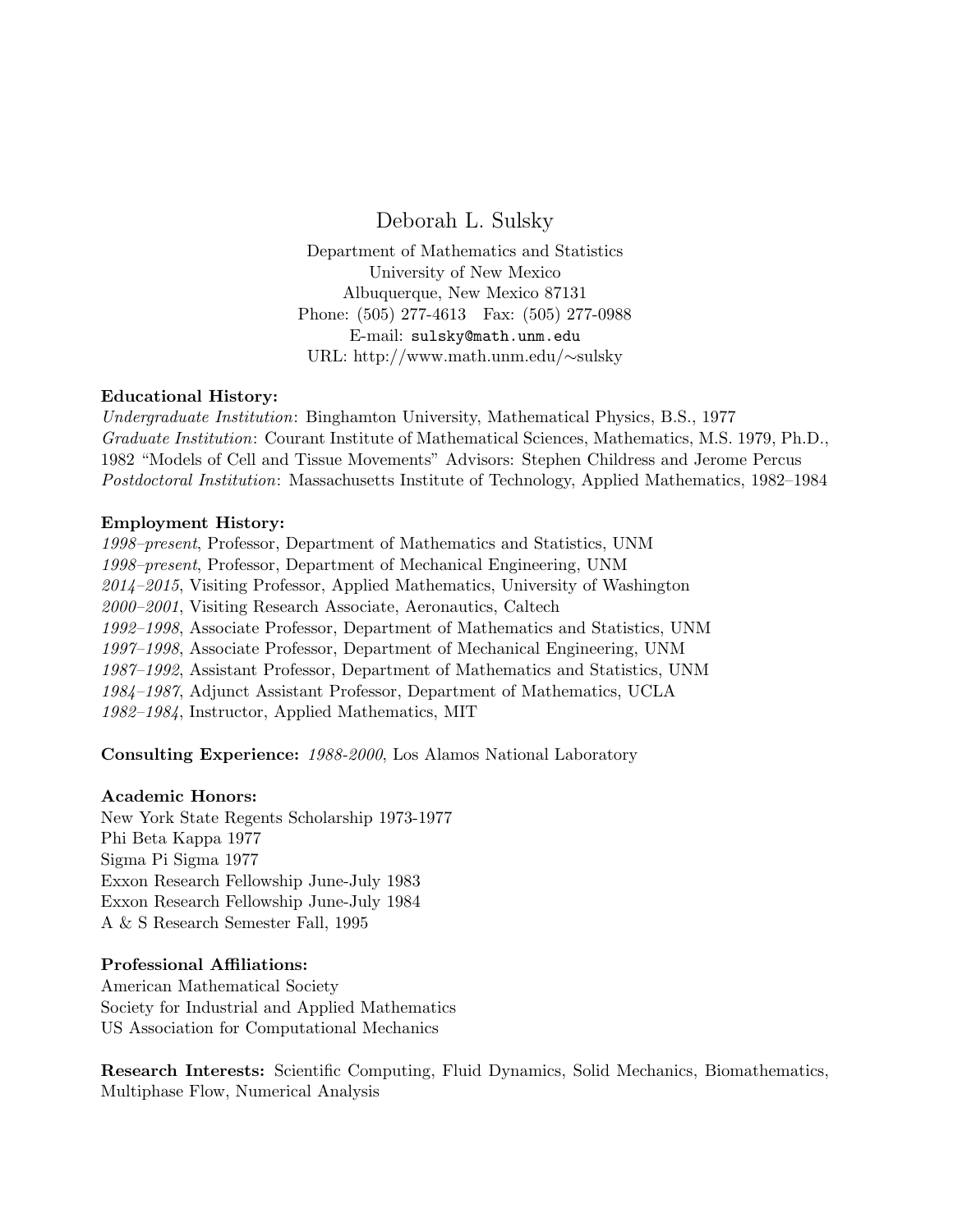# Selected Publications:

- D. Sulsky and Ming Gong, Improving the Material Point Method, Eds.: K. Weinberg and A. Pandolfi, Lecture Notes in Applied and Computational Mechanics, Springer, 81:217-240 (2016)
- H.L. Schreyer and D.L. Sulsky, Constitutive and numerical framework for modeling joints and faults in rock, Int. J. Num. Anal. Meths. Geomechs. (2015) DOI: 10.1002/nag.2482.
- Han D. Tran, Deborah L. Sulsky and Howard L. Schreyer An Anisotropic Elastic-Decohesive Constitutive Relation for Sea Ice, Int. J. Num. Anal. Meths. Geomechs., 39(9):988-1013 (2015) doi:10.1002/nag.2354.
- J. Sanchez, H. Schreyer, D. Sulsky, and P. Wallstedt Solving Quasi-Static Equations with the *Material-Point Method*, Int. J. Numer. Meths. Eng.,  $103(1):60-78$  (2015).
- L. Xu, H. Schreyer and D. Sulsky Blast Induced Rock Fracture Near a Tunnel, International Journal for Numerical and Analytical Methods in Geomechanics, 39:23-50 (2015) DOI: 10.1002/nag.2294.
- Pedro J. Madrid, Deborah Sulsky and Ricardo A. Lebensohn Uncertainty Quantification in Prediction of the In-Plane Young's Modulus of Thin Films with Fiber Texture, IEEE/ASME Journal of Microelectromechanical Systems, 23(2):380-390 (2014).
- O. Guba, J. Lorenz and D. Sulsky On Well-posedness of the viscous-plastic sea ice rheology, J. Physical Oceanography, 43(10):2194-2209 (2013).
- K. Peterson and D. Sulsky, Towards a New Elastic-Decohesive Model of Arctic Sea Ice, Physica D, doi:10.1016/j.physletb.2003.10.071 (2012).
- K. Peterson, H. Schreyer and D. Sulsky, *Decohesion with Refreezing*, Cold Reg. Sci. Technol., doi:10.1016/j.coldregions.2011.08.002 76-77:44-51 (2012)
- Ron Kwok and Deborah Sulsky Arctic Ocean sea ice thickness and kinematics: Satellite observations and modeling, Oceanography,  $23(4):84-93(2010)$
- D. Sulsky, H. Schreyer, K. Peterson, M. Coon and R. Kwok, Using the Material-Point Method to Model Sea Ice Dynamics, J. Geophys. Res., 112: C02S90, doi:10.1029/2005JC003329 (2007).
- Max Coon, Ron Kwok, Gad Levy, Matt Pruis, Howard Schreyer, and Deborah Sulsky, Arctic Ice Dynamics Joint Experiment (AIDJEX) Assumptions Revisited and Found Inadequate, Journal of Geophysical Research, 112:C11S90, doi:10.1029/2005JC003393 (2007).
- Michael A. Gilchrist, Deborah L. Sulsky, and Anne Pringle, *Identifying Fitness and Optimal Life-*History Strategies for an Asexual Filamentous Fungus, Evolution, 60(5):970-979 (2006).
- H.L. Schreyer, L.B. Munday, D.L. Sulsky, M.D. Coon and R. Kwok, Elastic-Decohesive Constitutive Model for Sea Ice, Journal of Geophysical Research, 111:C11S26 doi 10.1029/2005JC003334 (2006).
- E. Love and D. L. Sulsky, An Unconditionally Stable, Energy-Momentum Consistent Implementation of the Material-Point Method, Comput. Meths. Appld. Mechs. Engrg., 195:3903-3925  $(2006).$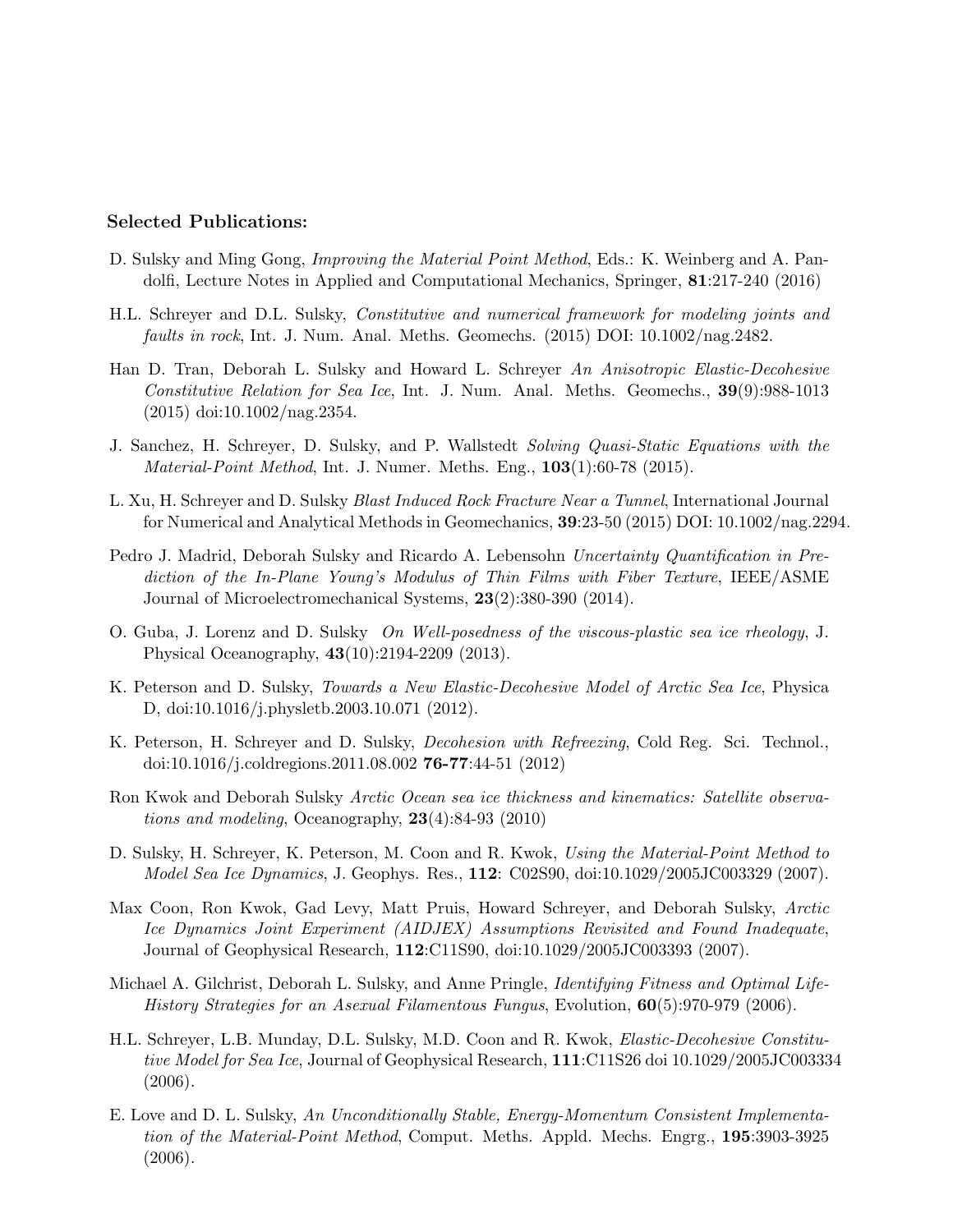- D. Sulsky and A. Kaul, *The Material-Point Method with Implicit Dynamics*, Comput. Meths. Appld. Mechs. Engrg., 193(12-14):1137-1170 (2004).
- Adrian Lew, Patrizio Neff, Deborah Sulsky, and Michael Ortiz, *Optimal BV Estimates for a* Discontinuous Galerkin Method in Linear Elasticity, AMRX, 2004, No. 3, 73-106.
- H.L. Schreyer, D.L. Sulsky, and S.-J. Zhou, Modeling Delamination as a Strong Discontinuity with the Material Point Method, Comput. Meths. Applied Mechs. Engrng., 191:2463-2481 (2002).
- Gary Ayton, Scott Bardenhagen, Partick McMurtry, Deborah Sulsky, and Gregory A. Voth, Interfacing Molecular Dynamics with Continuum Dynamics in Computer Simulation: Towards an Application to Biological Membranes, IBM J. Res. & Dev., 45:417-426 (2001).
- Gary Ayton, Scott Bardenhagen, Partick McMurtry, Deborah Sulsky, and Gregory A. Voth, Interfacing Continuum and Molecular Dynamics: An Application to Lipid Bilayers, J. Chem. Phys., 114:6913-6924 (2001).
- S. Bardenhagen, J. Brackbill and D. Sulsky, A Numerical Study of Stress Distribution in Sheared Granular Material in Two Dimensions, Phys. Rev. E, 62, 3882-3890 (2000).
- X. Li and D. Sulsky A Parallel Material-Point Method with Application to Solid Mechanics, (2000) In: Applications of High-Performance Computing in Engineering VI, M. Ingber, H. Power, C.A. Brebbia, Eds., WIT Press, Southampton, Boston.
- A.R. York, D. Sulsky and H. Schreyer, Fluid-Membrane Interaction Based on the Material Point Method, Int. J. Num. Meths. Engrg., 48, 901-924 (2000).
- S. Bardenhagen, J. Brackbill and D. Sulsky, The Material-Point Method for Granular Materials, Comput. Meths. Appld. Mechs. Engrng., 187, 529-541 (2000).
- A.R. York, D. Sulsky and H. Schreyer, The Material Point Method for Simulation of Thin Membranes, Int. J. Num. Meths. Engng., 44, 1429-1456 (1999).
- D. Sulsky and H. L. Schreyer, Axisymmetric Form of the Material Point Method with Applications to Upsetting and Taylor Impact Problems, Comput. Meth. Appl. Mech. Engrg., 139, 409-429 (1996).
- Deborah Sulsky, Shi-Jian Zhou, and Howard L. Schreyer, Application of a Particle-in-Cell Method to Solid Mechanics, Comput. Phys. Commun., 87, 236-252 (1995).
- Deborah Sulsky, Numerical Solution of Structured Population Models II. Mass-Structure, J. Math. Biol., 32, 491-514 (1994).
- Thomas Robey and Deborah Sulsky, Row Ordering for a Sparse QR Decomposition, SIAM J. Matrix Anal. Appl., 15, 1208-1225 (1994).
- D. Sulsky, Z. Chen, H. L. Schreyer, A Particle Method for History-Dependent Materials, Comput. Meth. Appl. Mech. Engrg., 118, 179-196 (1994).
- Deborah Sulsky, Numerical Solution of Structured Population Models I. Age-Structure, J. Math. Biol., 31, 817-839 (1993).